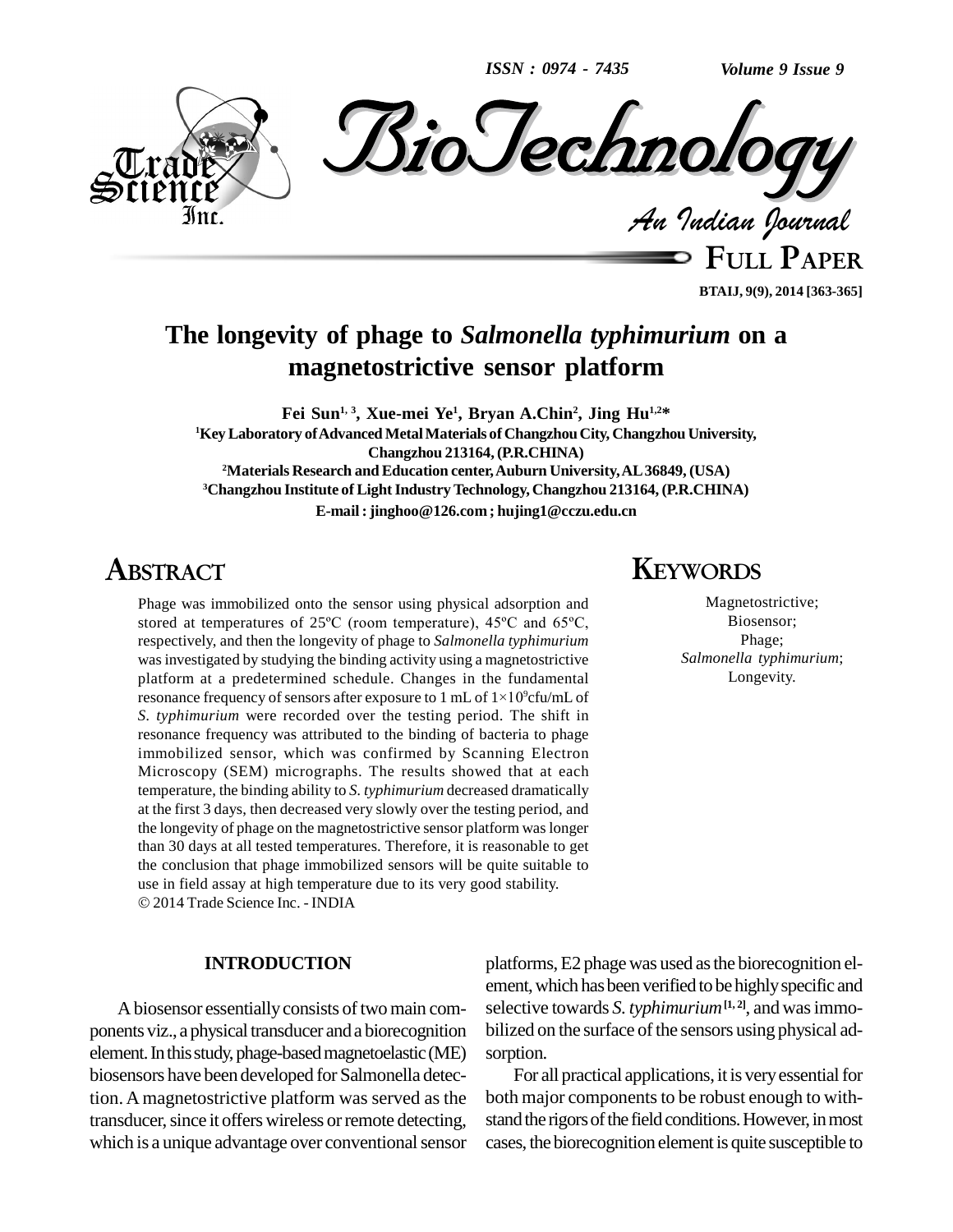# **FULL PAPER**

suffer the changes of the field environment. Hence it is of utmost importance to test the thermal stability of the bio-recognition element. In this work, the stability of typh<br>phage immobilized magnetostrictive sensors was inves-<br>tigated at three different temperatures,  $25^{\circ}C$  (room temphage immobilized magnetostrictive sensors was inves-<br>tigated at three different temperatures,  $25^{\circ}C$  (room tem-<br>perature),  $45^{\circ}C$  and  $65^{\circ}C$ .

### **MATERIALSAND METHODS**

### **Materials**

METGLAS® 2826MB alloy was used as the sensor platform, its theoretical value of the saturation magnetostriction is12 ppm **[3]**. E2 phage (1mg/mL) was pur chased from Abcam Inc (Cambridge, MA) and *S. typhimurium* cultures were prepared in the Depart ment of Life Science at Auburn University.

#### **Sensor platform**

Due to the magnetoelastic nature of the amorphous magnetostrictive alloy, the sensor exhibits a physical resonance when it undergoes a time-varying magnetic field, thus emitting magnetic flux, this can be monitored remotely without the use of direct physical connections **[4]**. Schematic illustraton of the wireless nature of the



**Figure 1 : Schematic illustraton of the wireless nature of the magnetostrictive biosensors**

magnetostrictive biosensors was shown in Figure 1.

#### **Experimental**

ing of bacterial cells. Finally, SEM images were exam-<br>ined using IEOL 7000E operating at 5kV After phage immobilization, the sensors were di vided into 3 sets and maintained in 3 constant tempera-After phage immobilization, the sensors were divided into 3 sets and maintained in 3 constant temperature  $\frac{1}{2}$  or  $\frac{1}{2}$ vided into 3 sets and maintained in 3 constant tempera-<br>ture humidity chambers with temperature of 25<sup>o</sup>C,<br>45<sup>o</sup>C and 65<sup>o</sup>C, respectively. At the predetermined ture humidity chambers with temperature of 25°C,<br>45°C and 65°C, respectively. At the predetermined<br>schedule, they were immersed in 1 mL of  $1 \times 10^9$  cfu/ 45°C and 65°C, respectively. At the predetermined<br>schedule, they were immersed in 1 mL of  $1 \times 10^9$  cfu/<br>mL of *S. typhimurium* in water for 30 minutes to bind<br>bacterial cells. The resonance frequency of the sensors<br>was mL of *S. typhimurium* in water for 30 minutes to bind  $\frac{1}{2}$ bacterial cells. The resonance frequency of the sensors  $\frac{1}{2}$ was measured using a HP network analyzer 8751A with<br>S-parameter test set at 87511A before and after bind-S-parameter test set at 87511A before and after bindined using JEOL7000F, operating at 5kV.

### *An***RESULTSAND DISCUSSIONS**

#### **Long-term stability tests**

Figure 2 showsthe longevity of Magnetostrictive

*BioTechnology*<br>An *Indian Journal* 

biosensor*.* It indicates that all sensors at tested tem perature exhibited duration dependence and a decline in sensitivity with duration was observed.



**Figure 2 : The longevity of Magnetostrictive biosensors at different temperatures**

#### **Scanning electron microscopy (SEM)**

Figure 3 shows some typical SEM images of the